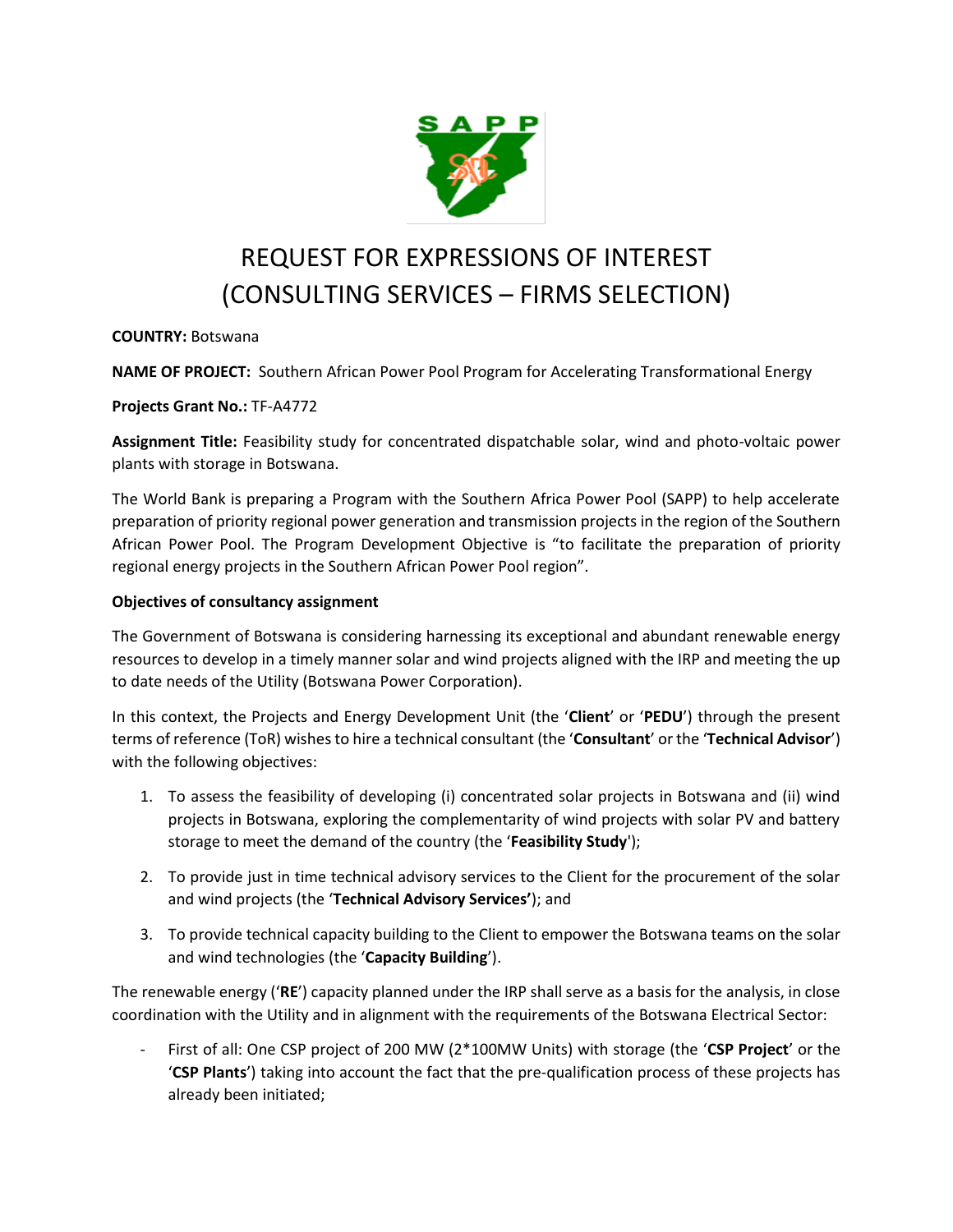- Then, a wind project of 50 MW – potentially up to 100MW (the '**Wind Project**' or the **Wind Plant**') analyzed in combination with the solar Photovoltaic projects (the '**PV Projects'**) and the battery storage planned in the IRP (the '**BESS**' Projects) as further specified by the Client at inception stage.

these projects and corresponding plants being referred to in this document as '**Projects**' and '**Plants**'.

The CSP Project should be analyzed in priority taking into account the fact that (i) a previous feasibility study has been done for the CSP project in 2013 (as well as an integration study), which should be leveraged by the Consultant building on what has been already done and the fact that (ii) a prequalification process for the CSP Project is on-going.

#### **Scope of Work**

Detailed Terms of References can be found in the link below:

### <https://app.box.com/s/c4mw2d8n5wytce6wuoyy26ogk0ke2yjc>

#### **Required Qualifications and Experience**

The Consultant shall be a qualified, internationally recognized firm with at least 5 years' relevant experience in preparing feasibility studies of at least two (2) grid connected solar plants with a minimum aggregate installed capacity of 150 MW (comprising PV plants of more than 10 MW) including at least one 50 MW CSP plant, one 50 MW PV plant and one BESS project, Conducted a wind resource assessment, feasibility study and the bankable AEP study of at least two (2) grid connected wind farms with a minimum aggregate installed capacity of 100 MW (comprising wind farms of more than 10 MW) and a Grid impact study of solar and/or wind plants including at least a plant of 50 MW.

The Consultant should also be experienced in the selection of a solar and wind plants developer through an IPP scheme tender including on preparation of the tender technical documentation, evaluation of bids and selection of the preferred bidder, and negotiations of the contractual documentation. The evaluation will consider also experience and credentials of the applicant in Botswana and Southern African region.

The firm should be able to field multinational teams covering all areas of the study. The proposed team project shall include at least the Project Director; Project Manager; Solar and Wind resource experts; CSP expert; PV+BESS expert; Wind expert; Electrical expert; Civil and construction expert; Contract (IPP) expert; Environmental and social expert.

The team should include members based in Botswana/or willing to spend enough time in Gaborone, with experience with the Client/the Utility that can leverage previous engagements in the sector. The Consultant is highly encouraged to engage a gender diverse team as well as local staff.

The SAPP now invites eligible consulting firms ("Consultants") to indicate their interest in providing the Services. Interested Consultants should provide information demonstrating that they have the required qualifications and relevant experience to perform the Services.

The shortlisting criteria are:

• Years in business with relevant power sector consulting services experience